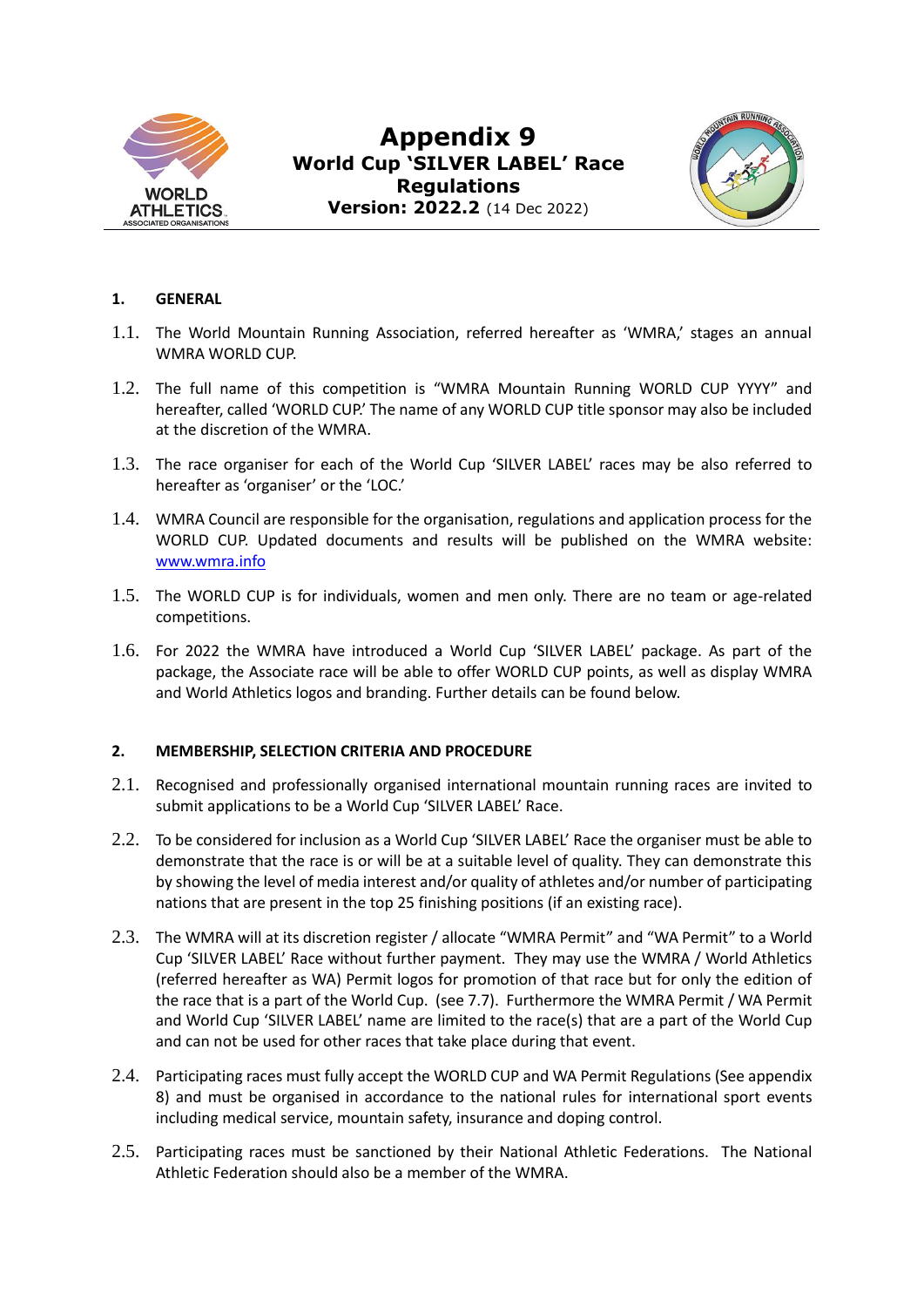- 2.6. Applications for inclusion as a World Cup 'SILVER LABEL' Race must be sent to the WMRA secretary by **29 NOVEMBER 2021** in the preceding year, using the official application form (appendix 1), unless otherwise permitted.
- 2.7. A Contract between WMRA, the selected World Cup 'SILVER LABEL' Race LOC and their National Federation will be signed when selection is confirmed (appendix 2).
- 2.8. Applications will be considered, and the race schedule selected by the WMRA Council as soon as practicably possible after the closing of applications. All bidding races will be notified of the result.
- 2.9. The races selected will be a mix of uphill only and up/down. A variety of different distances, types of terrain will be included to be decided by the WMRA Council according to bids received.
- 2.10. Courses must be safe and well marked, so that all the participants have equal conditions.
- 2.11. Consideration will be given to races where the Organiser takes care for the environment when planning the course and that they remove all the debris from the course after the race. Consideration will also be made for the impact of their race to limit the amount of material that will be discarded. Consideration should be made to use recyclable and recycled materials in race numbers, advertising, race packs, refreshment areas etc. A race event which can demonstrate environmental sustainability practices / certification will be considered more favourable by the WMRA when making its selection.
- 2.12. Races should demonstrate adequate levels of capability on race management, promotion and demonstrate a good competence for ensuring the comfort and safety of all participants.

### **3. PRIZES**

3.1. Any participant who has accumulated points from a WORLD CUP 'SILVER LABEL' RACE will be considered for prizes in the overall WORLD CUP standings.

## **4. SANCTIONS**

4.1. Organisers who do not observe the WORLD CUP Rules and Regulations are liable to be omitted from future WORLD CUP series for up to three years.

#### **5. COMPETITION RULES (relating to an Associated World Cup Race)**

- 5.1. In 2022, the WORLD CUP will comprise of 3 race categories (short uphill, classic mountain and long mountain).
- 5.1.1.World Cup 'SILVER LABEL' races may apply to enter one of these categories.
- 5.1.2.Race categories will align themselves to the following parameters:
	- $\triangleright$  Short Uphill (SU): 3 8km with 750m+ minimum elevation gain and 1000m+ maximum elevation gain. The course should be mainly uphill. (Guide: average elevation gain per km = 150 – 250m/km)
	- $\triangleright$  Classic Mountain (CM): 9 21km. This can be uphill/downhill course or only uphill. (Guide: average elevation gain per km = 100 – 150m/km)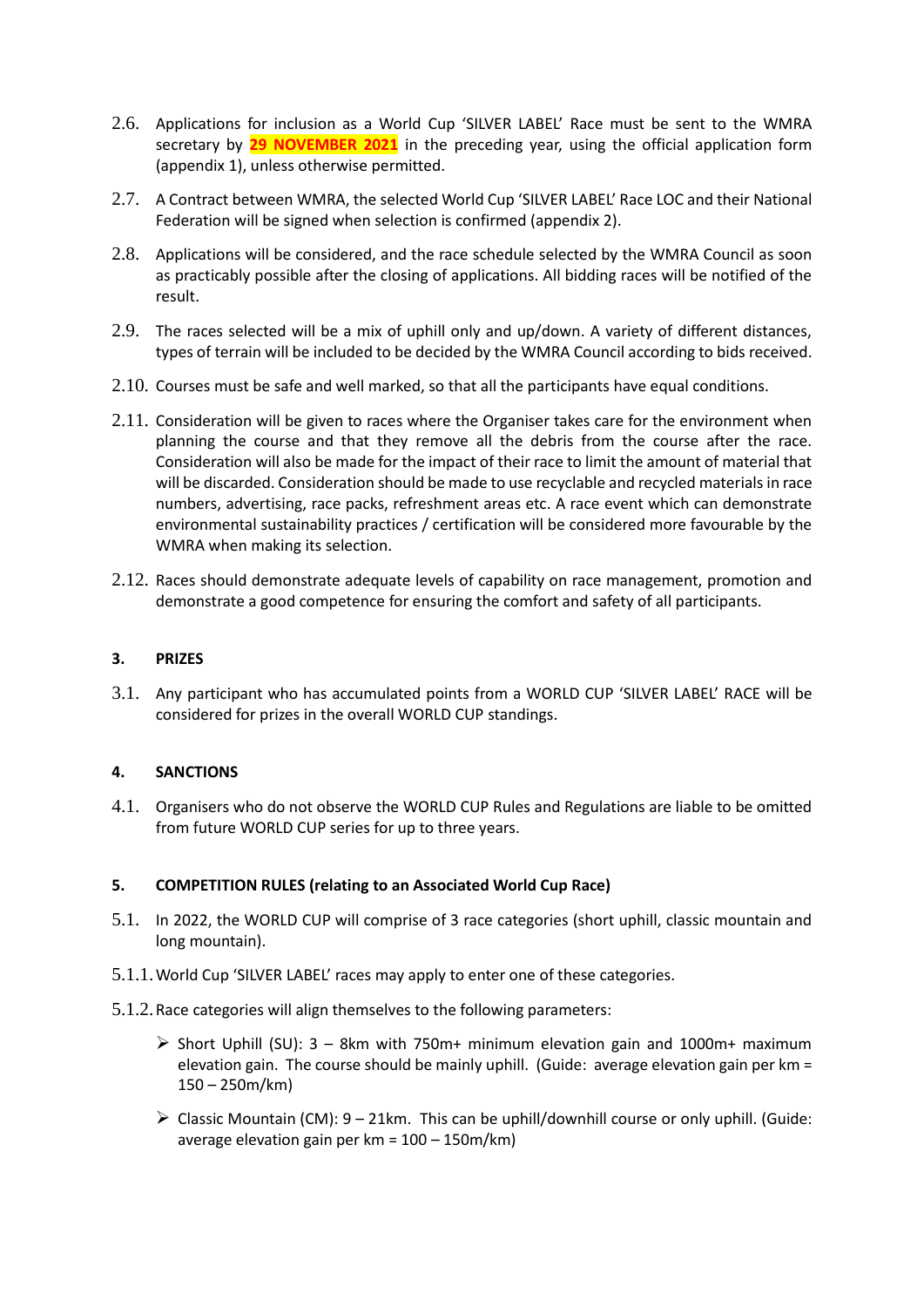- $\triangleright$  Long Mountain (LM): 22km 45km. This can be uphill/downhill course or only uphill. (Guide: average elevation gain per km = 80 – 120m/km)
- 5.2. The overall WORLD CUP results will be calculated from the athletes' highest points results in the number of races that are decided to be included for the counting score, including both World Cup 'GOLD LABEL' and World Cup 'SILVER LABEL' Race results. See World Cup regulations for more details on points accrual.
- 5.3. The points awarded for each WORLD CUP 'SILVER LABEL' RACE (the same for men and women) are shown in the World Cup regulations 5.7.
- 5.4. A race can not host a World Cup 'GOLD LABEL' race and a World Cup 'SILVER LABEL' race at the same event.

#### **6. WMRA RESPONSIBILITIES (relating to associate member races)**

- 6.1. Participants in WORLD CUP 'SILVER LABEL' RACE events will be eligible for the overall WORLD CUP prize-giving (See World Cup regulations for prizes and prize structure).
- 6.2. There is no separate classification for World Cup 'SILVER LABEL' Races.
- 6.3. WMRA will publish the WORLD CUP Calendar and include a link to the World Cup 'SILVER LABEL' Race events as well as race related content and news on the WMRA / WA / partner media channels.
- 6.4. World Cup 'SILVER LABEL' Race events will be entitled to use without cost WMRA created media and shared media content as long as acknowledgements and photo credits are published.
- 6.5. The participating World Cup 'SILVER LABEL' Race will automatically be entered into the WMRA Mountain World Ranking without further cost for the year of WORLD CUP participation as well as being featured in the upcoming ranked races calendar. Further opportunities for advertising on the Mountain Running World Ranking site are available on request.
- 6.6. The World Cup 'SILVER LABEL' Race will automatically become an Associated Member event for the WMRA during the year it is a World Cup event and be listed in the WMRA website calendar.
- 6.7. The WMRA will provide at no cost to the LOC a contact person (World Cup Manager)
- 6.8. The WMRA will provide World Cup 'SILVER LABEL' Race branding material at its discretion for an World Cup 'SILVER LABEL' race to promote its partnership with the WMRA World Cup series.

#### **7. RACE ORGANISERS RESPONSIBILITIES (relating to associate member races)**

- 7.1. To take out and maintain adequate third-party liability insurance for the event.
- 7.2. Race organizers shall provide equal prizes /prize money/ for men and women. This prize money should be paid to a minimum of first 3 runners (men & women) with a minimum amount of **3.000** euro distributed at each race.
- 7.3. Any prize money can only be paid to a runner selected for a doping control after the negative results of that doping control.
- 7.4. Each WORLD CUP 'SILVER LABEL' RACE event Organiser will pay a fee as the WORLD CUP entry fee (this fee also includes the WA Permit fee and other services provided by the WMRA as outlined in section 6).